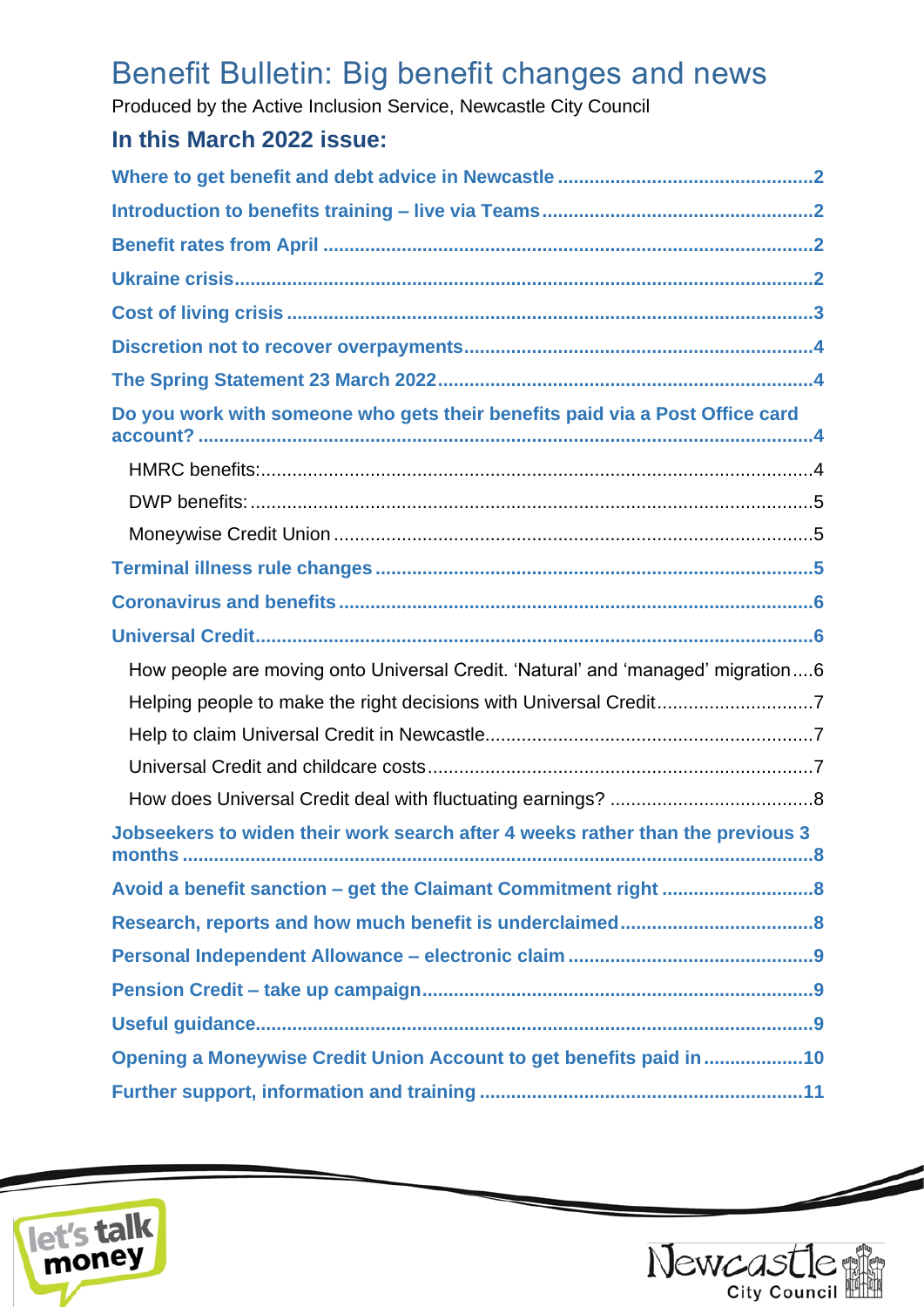# <span id="page-1-0"></span>**Where to get benefit and debt advice in Newcastle**

The latest version of **Where to get benefit and debt advice in Newcastle**, can be found on the Newcastle City Council website page: [Benefit advice services in](https://www.newcastle.gov.uk/services/welfare-benefits/welfare-rights-and-money-advice/benefit-advice-services-newcastle-and)  [Newcastle and benefit offices](https://www.newcastle.gov.uk/services/welfare-benefits/welfare-rights-and-money-advice/benefit-advice-services-newcastle-and) includes details on the Welfare Rights Service's Public advice line.

Professionals and volunteers working with Newcastle's residents can get phone advice from [the Council's Welfare Rights' consultancy line.](https://www.newcastle.gov.uk/services/welfare-benefits/welfare-rights-and-money-advice/information-professionals-and-volunteers#consult)

# <span id="page-1-1"></span>**Introduction to benefits training – live via Teams**

This session gives a basic overview of the benefits system and rules, who can claim what, avoiding benefit problems, practical information about where **you** and residents can get further information, advice and support.

This 'live' session via Teams allows for questions and should last no longer than two and a half hours.

Thu 9 June 2022. 2-4.30pm Tue 13 September 2022. 2-4.30pm Tue 6 December 2022. 2-4.30pm

To sign up for the training go to 'training' on the page: [Information for professionals](https://www.newcastle.gov.uk/services/welfare-benefits/welfare-rights-and-money-advice/information-professionals-and-volunteers#training)  and volunteers - [financial inclusion](https://www.newcastle.gov.uk/services/welfare-benefits/welfare-rights-and-money-advice/information-professionals-and-volunteers#training)

**More details** from [clive.davis@newcastle.gov.uk](mailto:clive.davis@newcastle.gov.uk) your friendly trainer!

### <span id="page-1-2"></span>**Benefit rates from April**

The new benefit and tax credit rates are on our [Benefit information](https://www.newcastle.gov.uk/services/welfare-benefits/welfare-rights-and-money-advice/benefits-information) webpage.

Also on that page are factsheets such as benefits tips, the incapacity for work test (the points!) for Employment and Support Allowance and Universal Credit, Personal Independence Payment plus an Introduction to Benefits and Tax Credits guide.

# <span id="page-1-3"></span>**Ukraine crisis**

People fleeing Ukraine and arriving in the UK can claim benefits and job support immediately and housing and homelessness assistance.

Translation services are available to help new arrivals with phone applications, with Work Coaches in DWP Jobcentres on hand to support people making claims online.

The 3-month Habitual Residence and past presence tests to means tested benefits and Child Benefit are waived. Legislation: [Child Benefit and Tax Credits,](https://www.legislation.gov.uk/uksi/2022/346/made) [Habitual](https://www.legislation.gov.uk/uksi/2022/344/made)  [Residence and Past Presence.](https://www.legislation.gov.uk/uksi/2022/344/made) Details on the [housing and homelessness assistance](https://www.legislation.gov.uk/id/uksi/2006/1294)

This follows the **Homes for Ukraine' scheme** launched last week, which included a £350 monthly payment for 'sponsors'. In a [statement to](https://hansard.parliament.uk/Lords/2022-03-16/debates/3850CEDD-1ACE-4EEB-92AF-CC1370CE08B9/UkraineSponsorshipScheme) Parliament on 16 March a Government minister said: "They will have full and unrestricted access to benefits, healthcare, employment and other support."

More information from [Newcastle City Council](https://www.newcastle.gov.uk/our-city/newcastles-international-relationships/support-ukraine)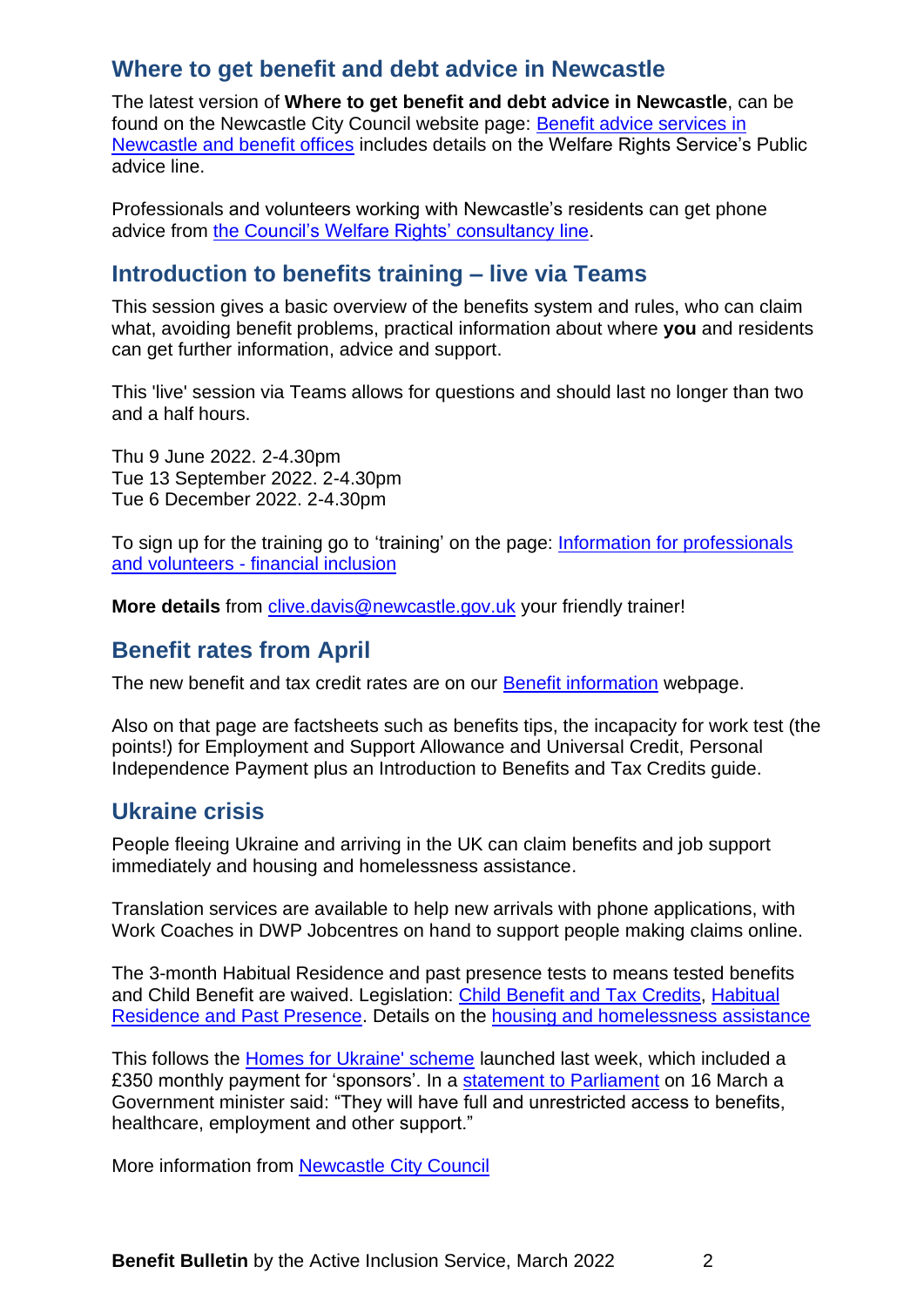#### **Help for the sponsor**

In a statement [to Parliament](https://www.gov.uk/government/speeches/work-and-pensions-secretary-topical-statement-homes-for-ukraine?utm_medium=email&utm_campaign=govuk-notifications-topic&utm_source=9e3a6be4-0f4f-4c79-9909-d580ad37568f&utm_content=daily) on 22 March the Work and Pensions Secretary said "We are also ensuring that those who have stepped up to sponsor a Ukrainian individual or family do not see their household benefit entitlements affected as a result."

The [Homes for Ukraine' scheme: FAQ](https://www.gov.uk/guidance/homes-for-ukraine-scheme-frequently-asked-questions#for-sponsors) includes advice for sponsors including 'Council tax discounts will not be affected (by the £350 monthly payment) if you sponsor and host a Ukrainian household in your home.'

# <span id="page-2-0"></span>**Cost of living crisis**

Here are some Government announcements on the cost-of-living crisis.

In the Support for energy bills - the council tax rebate 2022-23: billing authority [guidance,](https://www.gov.uk/government/publications/the-council-tax-rebate-2022-23-billing-authority-guidance/support-for-energy-bills-the-council-tax-rebate-2022-23-billing-authority-guidance#:~:text=The%20government%20has%20announced%20a,electricity%20customers%20in%20Great%20Britain.) the Government announced a "package of support known as the **Energy Bills Rebate** to help households with rising energy bills…in 2022-23. This includes:

- A £200 discount on their energy bill this autumn for domestic electricity customers in Great Britain. This will be paid back automatically over the next 5 years. *Note: this is a loan*
- A £150 non-repayable rebate for households in England in council tax bands A to D, known as the Council Tax Rebate.
- £144 million of discretionary funding for billing authorities to support households who are in need but are not eligible for the Council Tax Rebate, known as the Discretionary Fund.

A govt [press release](https://www.gov.uk/government/news/households-urged-to-get-ready-for-150-council-tax-rebate) said: 'Households across England are being urged to set up direct debits with their local council to receive a council tax rebate that will help millions of families manage costs of living.'

[More details](https://www.gov.uk/government/publications/52022-council-tax-information-letter-24-february-2022/council-tax-energy-rebate-information-leaflet-for-households-in-council-tax-bands-a-d) on the Council tax energy rebate for households in council tax bands A-D

This [guidance](https://www.gov.uk/government/publications/the-council-tax-rebate-2022-23-billing-authority-guidance/support-for-energy-bills-the-council-tax-rebate-2022-23-billing-authority-guidance) to billing authorities in administering the Council Tax Rebate and associated Discretionary Fund for households, covers the operation and delivery of the Council Tax Rebate and Discretionary Fund. Legislation has been passed that means the energy rebate scheme payments will be [ignored as capital](https://www.legislation.gov.uk/uksi/2022/257/made) for 12 months by UC and [ignored as income by Council Tax Reduction schemes.](https://www.legislation.gov.uk/uksi/2022/127/made)

See these two relevant briefings from the House of Commons Library:

#### [Rising cost of living in the UK](https://commonslibrary.parliament.uk/research-briefings/cbp-9428/?utm_source=HOC+Library+-+Research+alerts&utm_campaign=2f67fa15e2-EMAIL_CAMPAIGN_2022_03_08_08_00&utm_medium=email&utm_term=0_a9da1c9b17-2f67fa15e2-102519765&mc_cid=2f67fa15e2&mc_eid=896f3be410)

"an overview of rising prices, particularly food, energy and fuel prices, including the potential impact of the conflict in Ukraine. In addition, other pressures on household budgets like changes to taxes and benefits are discussed, along with the effect of the rising costs of living on low-income households, which are likely to be disproportionately affected."

#### [Fuel Poverty](https://parliament.us16.list-manage.com/track/click?u=3ad7e4c57a864f07e4db008c4&id=9c91809c0a&e=4045056713)

This Library briefing note summarises the levels of fuel poverty across the UK, policies to address fuel poverty, and stakeholder comment on the issue.

See also research and reports below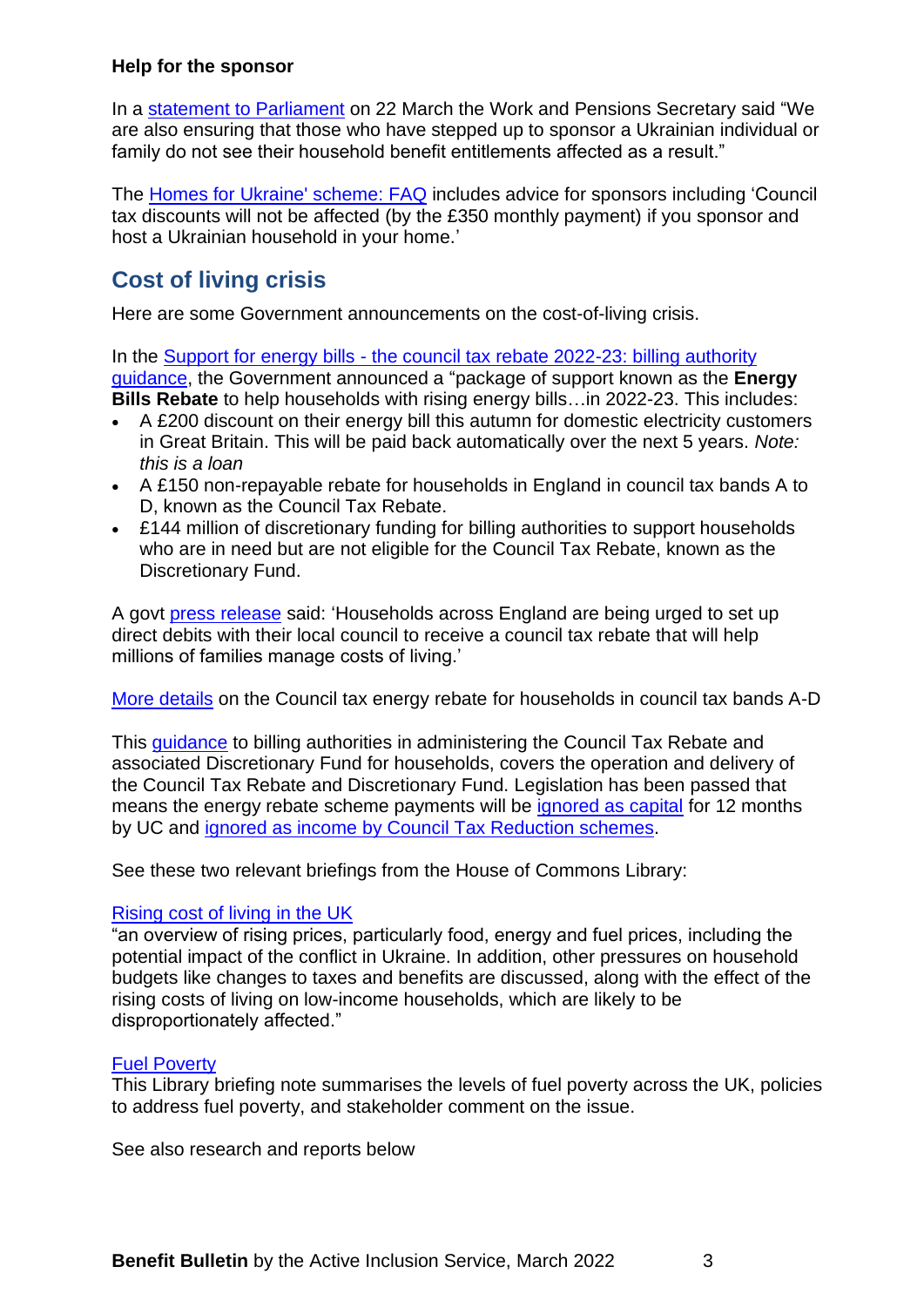# <span id="page-3-0"></span>**Discretion not to recover overpayments**

The gov have updated their [guidance](https://www.gov.uk/government/publications/benefit-overpayment-recovery-staff-guide/benefit-overpayment-recovery-guide#chapter-8--write-off-and-waiver) on the **recovery** of benefit overpayments and other payments:

#### "Write-off and Waiver

8.1 The Secretary of State has a discretion over whether to recover overpayments and associated penalties and how to do so. This discretion can also be applied to recoverable hardship payments. The discretion to vary the rates of recovery or to suspend recovery are detailed in Chapter 5. The discretion can also be exercised by cancelling part of, or the entire overpayment, through the process of waiver and writeoff."

# <span id="page-3-1"></span>**The Spring Statement 23 March 2022**

There were no direct benefit changes announced but the Chancellor said "I want to do more to help our most vulnerable households with rising costs. They need targeted support." Here are some related announcements.

The present [Household Support Fund](https://www.gov.uk/government/publications/household-support-fund-guidance-for-local-councils/household-support-fund-final-guidance-for-county-councils-and-unitary-authorities-in-england) ends this month, but Council's will be given another £500m to continue it from April. This is a [link](https://www.newcastle.gov.uk/services/public-health-wellbeing-and-leisure/public-health-services/coronavirus-covid-19/support-7) to Newcastle City Council's webpage on the first round of funding. Look out for more information as Newcastle and other council's explain how they will use this new funding.

There were also changes to income tax, National Insurance thresholds and so on.

For further information here are links to the Spring Statement [speech](https://www.gov.uk/government/speeches/spring-statement-2022-speech) and [documents](https://www.gov.uk/government/publications/spring-statement-2022-documents) from gov.uk, and responses from [Joseph Rowntree Fund,](https://www.jrf.org.uk/press/chancellor-has-abandoned-many-threat-destitution-not-economic-security-jrf-responds-spring) Institute [for Fiscal Studies](https://ifs.org.uk/publications/16003) and [Child Poverty Action Group.](https://cpag.org.uk/news-blogs/news-listings/spring-statement-chancellor-fails-children-who-needed-him-most)

# <span id="page-3-2"></span>**Do you work with someone who gets their benefits paid via a Post Office card account?**

For a number of years, people have been able to receive benefits through a Post Office card account. The Government are stopping this and instead want to make people receive their benefits via a bank account or similar account like a Credit Union rather than a Post Office card account. More details about Newcastle's Credit Union Moneywise below.

There are two separate processes. One for HMRC benefits and one for DWP benefits, as follows:

#### <span id="page-3-3"></span>**HMRC benefits:**

From April 2022, it will not be possible to receive **HMRC benefits** like Tax Credits and Child Benefit via a Post Office card account. If you are working with someone getting these benefits, please check they have set up an alternative account to receive them. This Government [press release](https://www.gov.uk/government/news/hmrc-customers-have-one-month-left-to-switch-their-post-office-card-account) and information from [Money Helper](https://www.moneyhelper.org.uk/en/benefits/universal-credit/choosing-a-bank-account-for-your-universal-credit-payment) explains what to do, including tips such as waiting till you get your first payment into your new account before closing you Post Office card account.

[Money Helper](https://www.moneyhelper.org.uk/en/benefits/problems-with-benefits/what-to-do-now-your-post-office-card-account-is-closing) confirms that you can still take out cash and manage your account from Post Office branches.

There seems to be no alternative for HMRC customers by the looks of it: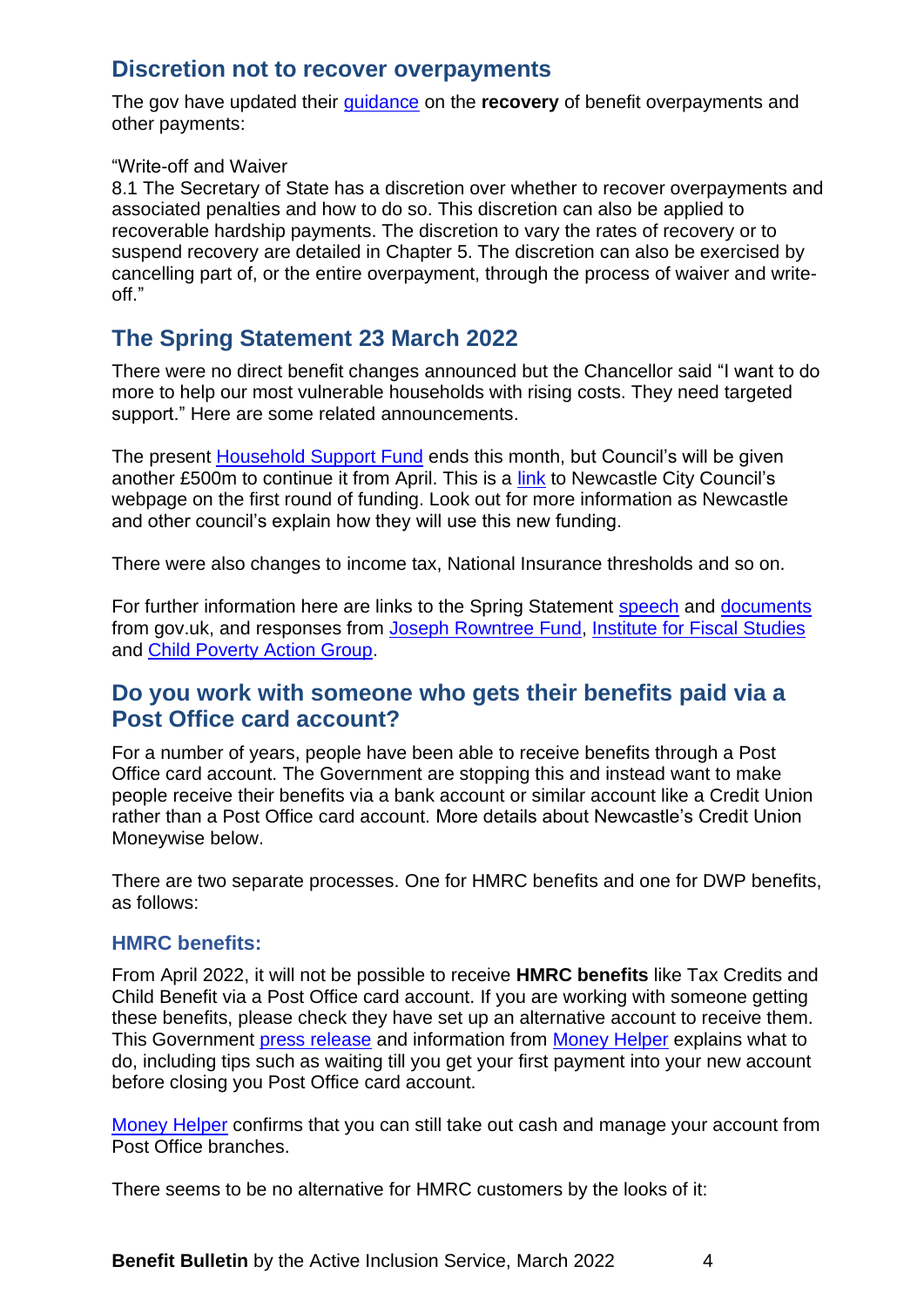According to **moneyhelper**, unlike DWP benefits, "HMRC won't make tax credit, Child Benefit or Guardian's Allowance payments through payment cards and vouchers." And "If you don't have a current account and can't open one, you will need to contact HMRC to discuss your options."

However, in December 2021 Parliament was told that HMRC [will use 'Payout](https://committees.parliament.uk/publications/8332/documents/84747/default/)  [vouchers' for those who don't open a bank account.](https://committees.parliament.uk/publications/8332/documents/84747/default/) The vouchers which 'are sent by mail or SMS to customers for them to cash at the Post Office, akin to the way that Post Office card account customers withdraw their money from the Post Office'.

#### <span id="page-4-0"></span>**DWP benefits:**

It's a different story for most other benefits which are administered by the Department for Work and Pensions (DWP). The Government have extended Post Office card accounts for DWP benefits until November 2022 when they will close. After that, the [Government](https://questions-statements.parliament.uk/written-questions/detail/2021-11-09/72482) said that those who do not change payment to a bank or similar account will be '...migrated on a month-by-month basis to the [payment exception service'](https://www.gov.uk/payment-exception-service). in the form of vouchers.

For more information, visit the [GOV.UK](https://www.gov.uk/how-to-have-your-benefits-paid) website and the [Money Helper Advice](https://www.moneyhelper.org.uk/en/benefits/problems-with-benefits/what-to-do-now-your-post-office-card-account-is-closing?source=mas)  [Service.](https://www.moneyhelper.org.uk/en/benefits/problems-with-benefits/what-to-do-now-your-post-office-card-account-is-closing?source=mas)

#### <span id="page-4-1"></span>**Moneywise Credit Union**

It is possible to have your benefits paid via a Credit Union account. Newcastle's Credit Union is [Moneywise.](https://www.moneywise.org.uk/) People do not need an existing bank account and can include those without an address for example, those sofa surfing.

Please see the information at the end of this bulletin on 'Opening a Moneywise Credit Union Account to get Benefits paid in' and how you as a professional can help.

# <span id="page-4-2"></span>**Terminal illness rule changes**

#### **New exemption from the Claimant Commitment for terminally ill people**

When someone claims benefits like Universal Credit or Employment and Support Allowance, they normally have to attend a Claimant Commitment interview which involves agreeing to some level of work-related activity. People are exempt from the Claimant Commitment, if they lack capacity to accept a Claimant Commitment and where there are exceptional circumstances in which it would be unreasonable to expect a person to accept a Claimant Commitment.

From 5 February 2022 terminally ill people were added to the exemptions. Terminally ill here means: 'suffering from a progressive disease where death in consequence of that disease can reasonably be expected within 6 months.'

Here is the [regulation](https://www.legislation.gov.uk/uksi/2022/60/made) that brought in the rule and the [DWP guidance](https://assets.publishing.service.gov.uk/government/uploads/system/uploads/attachment_data/file/1055825/adm-03-22.pdf) on it. See more information about the Claimant Commitment below.

#### **The definition of terminal illness for benefits is to be improved**

For benefit purposes, you are regarded as 'terminally ill' if you have a progressive disease from which your death can 'reasonably be expected within six months'. This is extended to 12 months from 4 April 2022 for UC and ESA. At some stage, similar improvement will apply to disability benefits.

**Benefit Bulletin** by the Active Inclusion Service, March 2022 5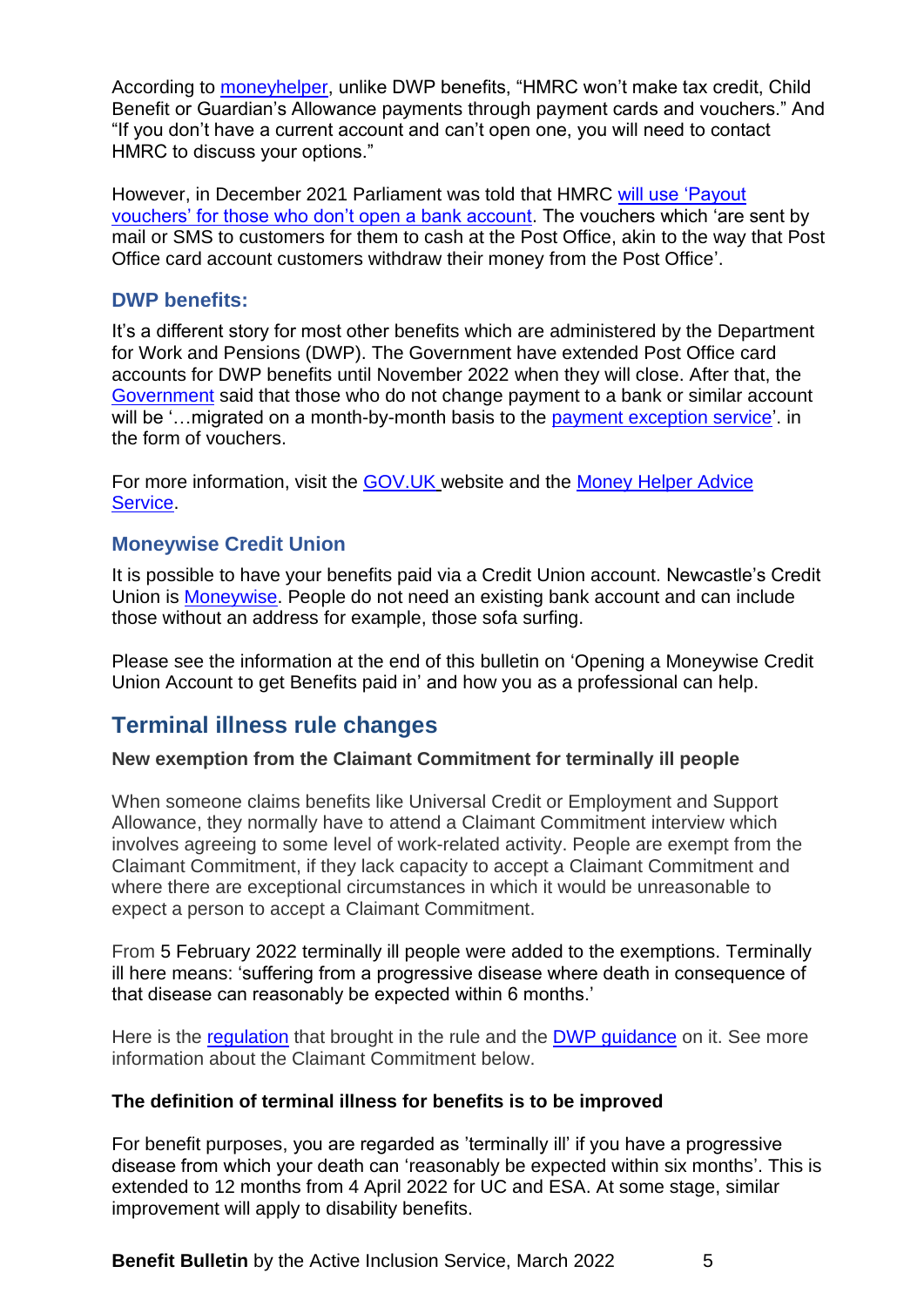If you satisfy these 'special rules', you get some benefits quicker, may get a higher rate automatically and don't have an any work-related activity to do. For details of the rule change see the [regulation](https://www.legislation.gov.uk/uksi/2022/260/made) and government [press release.](https://news.dwp.gov.uk/dwplz/lz.aspx?p1=M2GDU0Mzc0MVM1NDM0OkNBQTY3QUI0NDk2NDk4MTU0RTEwNjVBN0U5OUFCQUM3-&CC=&w=78135) See also [details of the present rules](https://www.gov.uk/terminal-illness-benefits) from gov.uk and [Accessing benefits with terminal](https://parliament.us16.list-manage.com/track/click?u=3ad7e4c57a864f07e4db008c4&id=4b0347d3a3&e=4045056713)  [illness](https://parliament.us16.list-manage.com/track/click?u=3ad7e4c57a864f07e4db008c4&id=4b0347d3a3&e=4045056713) from the House of Commons Library which 'explores the history of rules that help terminally ill people access benefits, how they work in practice, the debate that surrounds them, and recent policy developments across the UK.'

# <span id="page-5-0"></span>**Coronavirus and benefits**

As you will be aware, many of the benefit and other support for people during coronavirus have either ended or ending. We have updated the [Coronavirus and](https://www.newcastle.gov.uk/services/welfare-benefits/welfare-rights-and-money-advice/coronavirus-and-benefits-what-changes)  benefits - [what the changes mean for you](https://www.newcastle.gov.uk/services/welfare-benefits/welfare-rights-and-money-advice/coronavirus-and-benefits-what-changes) to describe the remaining measures and list what has ended.

For example, being paid from day one rather than waiting four days for SSP or seven days for ESA for those affected by coronavirus ended on 24 March 2022.

See also the Government's [Living with COVID-19](https://www.gov.uk/government/publications/covid-19-response-living-with-covid-19) announcement on 22 February 2022.

See also **Expiry of the Coronavirus Act's temporary provisions** from the House of Commons Library, which said the "Temporary provisions in the Coronavirus Act 2020 will expire by 25 March 2022. How is the Government planning for this deadline?"

# <span id="page-5-1"></span>**Universal Credit**

#### <span id="page-5-2"></span>**How people are moving onto Universal Credit. 'Natural' and 'managed' migration**

Are you aware of these terms? And no, we are not talking about a herd of Wildebeest!

We are talking about people who are receiving the six benefits that Universal Credit is replacing. For example, Income Support, Housing Benefit, Tax Credits. These are called 'legacy benefits'.

The Government have the following two ways of getting people on 'legacy benefits' to move to Universal Credit.

#### **'Natural migration'**

The method being used at the moment is 'natural migration'. If a person on a 'legacy benefit' has a change in circumstances which means they have to claim another 'legacy benefit', they will not be able to claim that 'legacy benefit' and in addition, the act of claiming another legacy benefit will actually end their other 'legacy benefits'. It means they will have to claim Universal Credit. However, it's not as simple as that and there are many circumstances where they do not have to claim Universal Credit. We have produced a table listing when you do and when you do not have to claim Universal Credit. Direct link to the [table](https://www.newcastle.gov.uk/sites/default/files/What%20can%20lead%20to%20a%20claim%20for%20Universal%20Credit%2027Jan2021.pdf) which is on our [Universal Credit webpage.](https://www.newcastle.gov.uk/services/welfare-benefits/welfare-rights-and-money-advice/changes-benefits-system/universal-credit)

This is important because if your 'legacy benefit' is higher than your Universal Credit, you will drop down to the lower amount. You do not get any protection to keep you on the higher amount. So, if you do have a choice, you need to know about it.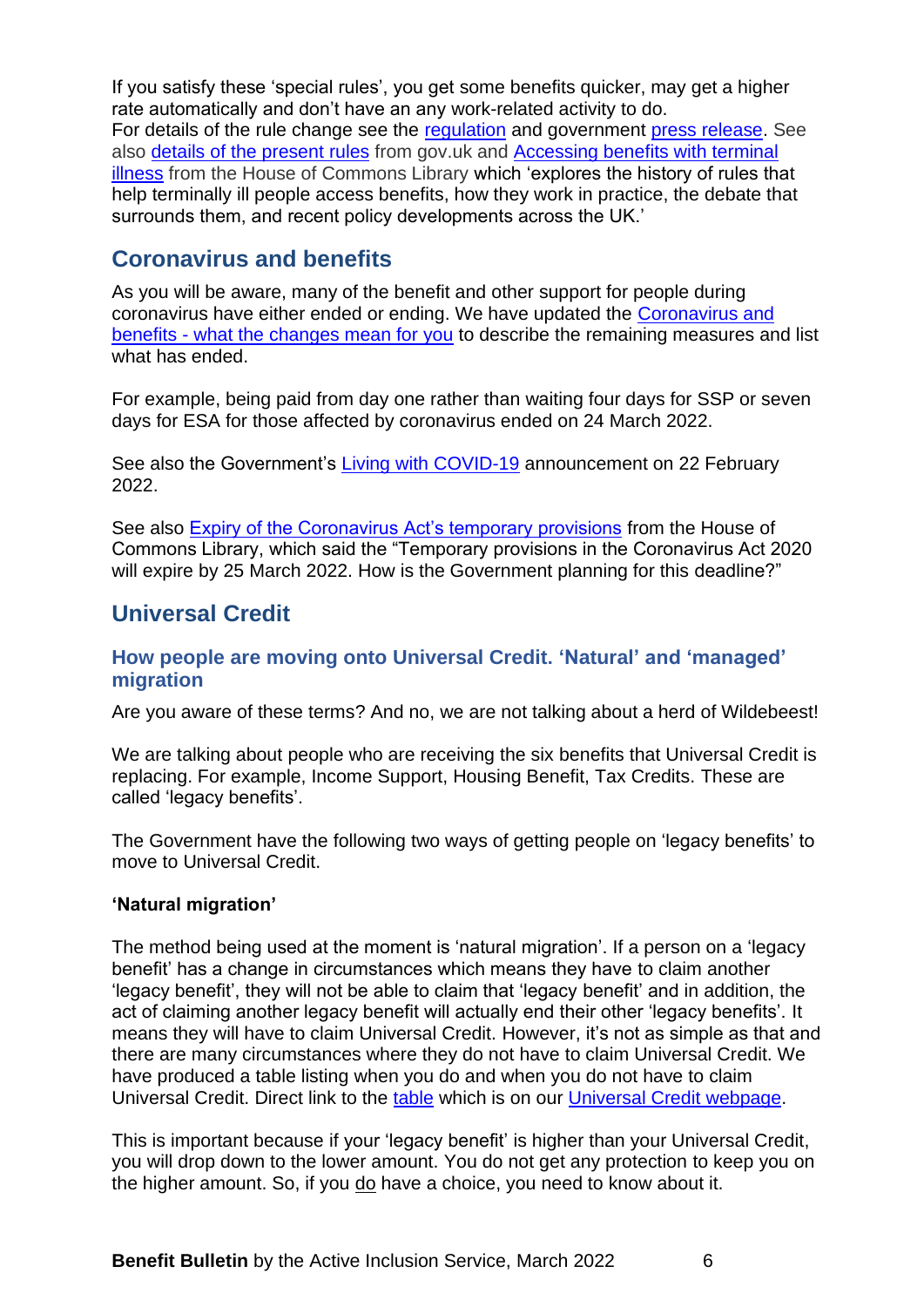On the other hand, some people on legacy benefits may actually be better-off on Universal Credit.

The best way to find out either way, is to get a comparison and 'better off calculation' from an advice service. It may be sensible for example, to wait for 'managed migration' (see below) because you get transitional protection.

Newcastle residents can get advice from a number of advice services listed in 'Where to Get Benefit and Debt Advice in Newcastle' on this webpage: [Benefit advice services](https://www.newcastle.gov.uk/services/welfare-benefits/welfare-rights-and-money-advice/benefit-advice-services-newcastle-and)  [in Newcastle and benefit offices](https://www.newcastle.gov.uk/services/welfare-benefits/welfare-rights-and-money-advice/benefit-advice-services-newcastle-and)

Latest figures show that in Newcastle, 13,053 (30%) households are on those 'legacy benefits' and 30,039 (70%) are on Universal Credit.

#### **'Managed migration'**

The Government say that between November 2022 and 2026 the DWP will tell people their 'legacy benefits' will stop and they have to claim Universal Credit instead. A 'transitional amount' will be paid on top if their Universal Credit is lower than their 'legacy benefits'.

#### <span id="page-6-0"></span>**Helping people to make the right decisions with Universal Credit**

The Council and its partners are providing more information and support about natural and managed migration, including a special webpage and guide. We will keep you informed.

#### <span id="page-6-1"></span>**Help to claim Universal Credit in Newcastle**

The Government had contracted Citizens Advice to provide online, telephone and importantly, face to face support for people needing help with their claims. From April, the contract has changed (reduced) to telephone and online support only. The [National Association of Welfare Rights Advisers](https://www.nawra.org.uk/2022/01/help-to-claim-service/) says: "Absence of face-to-face support means the new Help to Claim service will not be fit for purpose".

We have a document on our website outlining this and the other support that is available in Newcastle. See [Extra help and support with Universal Credit –](https://www.newcastle.gov.uk/services/welfare-benefits/welfare-rights-and-money-advice/changes-benefits-system/universal-credit#Extra) including [Newcastle](https://www.newcastle.gov.uk/services/welfare-benefits/welfare-rights-and-money-advice/changes-benefits-system/universal-credit#Extra) on our webpage [Universal Credit more detailed guide](https://www.newcastle.gov.uk/services/welfare-benefits/welfare-rights-and-money-advice/changes-benefits-system/universal-credit#Extra)

#### **Improved computer accessibility features in Jobcentres**

In a statement to Parliament, a [minister said:](https://questions-statements.parliament.uk/written-questions/detail/2022-02-01/115933) "DWP recently completed an upgrade of all Customer Computers across the Jobcentre network" and "all devices provided for use by customers have the standard accessibility features available such as being able to change the screen size & colour, replacing sounds with screen alerts and using the screen reader to read text"… "Further support is available to customers where reasonable adjustments are identified and recorded.

Each Jobcentre District Office has:

- A keyboard with larger keys
- A large trackball mouse
- Headphones. However, many people will want to use their own"

#### <span id="page-6-2"></span>**Universal Credit and childcare costs**

This [Government](https://www.gov.uk/government/publications/universal-credit-and-childcare?utm_medium=email&utm_campaign=govuk-notifications-topic&utm_source=24c18d40-7261-46f9-b8a6-05b87ee15dda&utm_content=daily) guide explains about Universal Credit and childcare.

**Benefit Bulletin** by the Active Inclusion Service, March 2022 7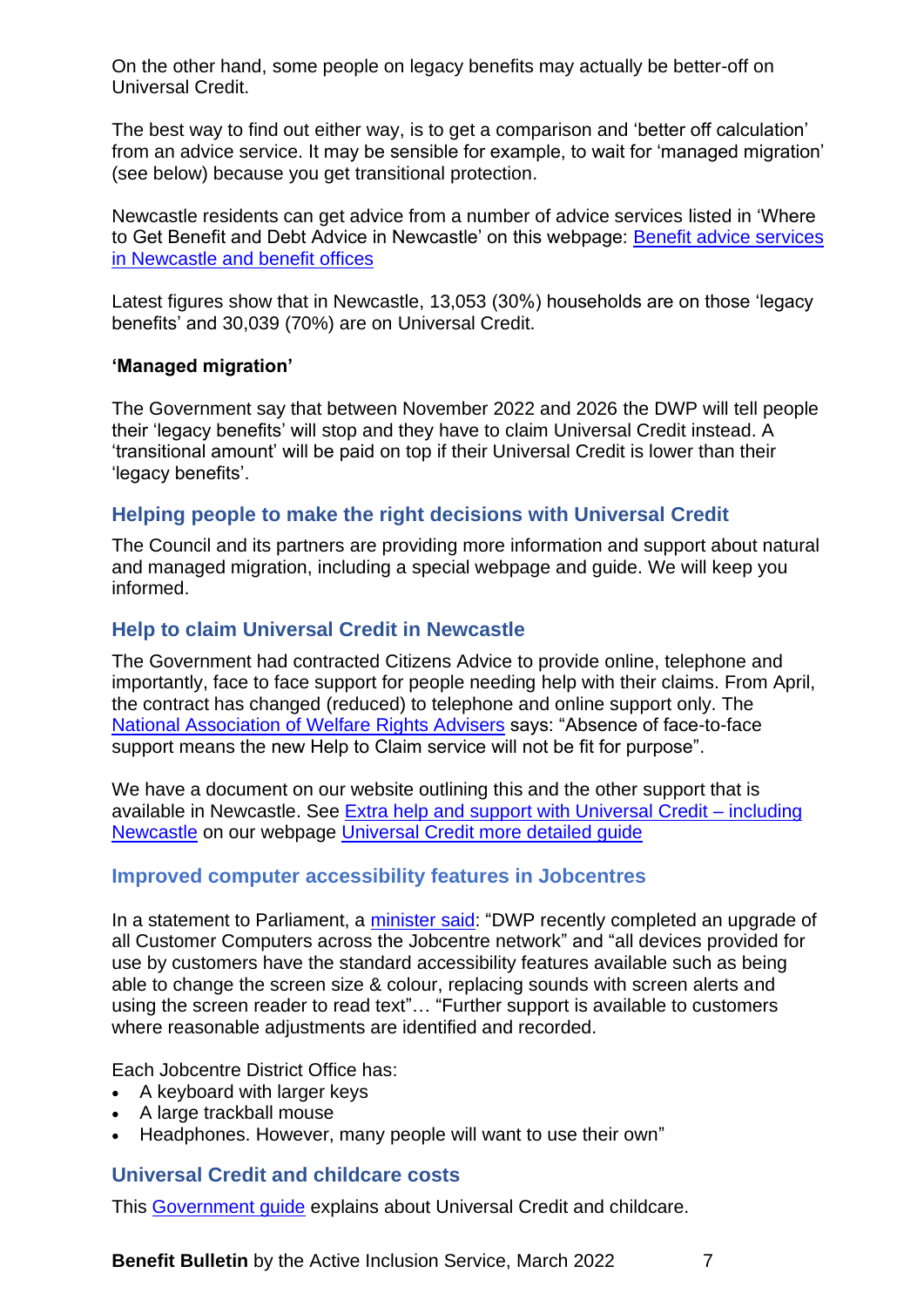#### <span id="page-7-0"></span>**How does Universal Credit deal with fluctuating earnings?**

One way is called the 'surplus earnings' rule.

Universal Credit usually assesses income each month. Instead of using the system of most other benefits where fluctuating earnings are averaged, it has the 'surplus earnings' rule. When your earnings in one month goes too high and stops your UC, the surplus amount is not forgotten about but carried forward. So, when your earnings drop and you reclaim UC, those surplus earnings are taken into account as income.

At the moment, any surplus earnings above £2,500 is ignored. But from 1 April 2023 it will decrease to £300 – so many more will see longer periods off UC, waiting for their surplus earnings to 'wear out'.

<span id="page-7-1"></span>More details from [Revenuebenefits.](https://revenuebenefits.org.uk/universal-credit/guidance/entitlement-to-uc/self-employment/surplus-earnings-and-losses/) And [confirmed](https://depositedpapers.parliament.uk/depositedpaper/2284082/files) in Parliament.

# **Jobseekers to widen their work search after 4 weeks rather than the previous 3 months**

In January, the Government announced a [New jobs mission to get 500,000 into work](https://www.gov.uk/government/news/new-jobs-mission-to-get-500-000-into-work?utm_source=https%3a%2f%2fnews.dwp.gov.uk%2fdwplz%2f&utm_medium=email&utm_campaign=Touchbase+-+28+January+2022&utm_term=Touchbase+-+28+January+2022&utm_content=38695) called 'Way to Work' including the requirement for jobseekers 'to search more widely for available jobs from the fourth week of their claim, rather than from three months as is currently the case.' Failure to do so will result in a sanction.

See the *guidance* and the **legislation** that brought this in from 8 February 2022.

# <span id="page-7-2"></span>**Avoid a benefit sanction – get the Claimant Commitment right**

When benefits like Universal Credit are claimed, an interview with the Jobcentre takes place where the Claimant Commitment is agreed. This determines the work-related activity the claimant agrees is reasonable for them to do. However, we know that sometimes people think they have to say they don't have any limitations in order to get their benefit. But this is wrong. Claimants must tell the Work Coach if they do have any limitations.

The [Public Law Project have produced these leaflets](https://claimantcommitments.org.uk/) to use when you meet your work coach. Here is further guidance about the Claimant Commitment and work conditionality from the [Government](https://www.gov.uk/government/publications/universal-credit-and-your-claimant-commitment-quick-guide/universal-credit-and-your-claimant-commitment#:~:text=The%20Claimant%20Commitment%20is%20your,don%27t%20meet%20your%20responsibilities.) and [turn2us.](https://www.turn2us.org.uk/Benefit-guides/Universal-Credit/Claimant-Commitment-Conditionality)

#### <span id="page-7-3"></span>**Research, reports and how much benefit is underclaimed**

#### **Report on the 'left behind' neighbourhoods**

This report by the [All Party Parliamentary Group](https://www.thenhsa.co.uk/app/uploads/2022/01/Overcoming-Health-Inequalities-Final.pdf) found that 'people in England's most deprived neighbourhoods work longer hours than those in the rest of the country but live shorter lives with more years in ill health costing an estimated £29.8bn a year to the economy in lost productivity. People living in these communities were also 46% more likely to die from COVID-19 than those in the rest of England.'

**'400,000 people could be pulled into poverty by April's real-term cuts to benefits'** say the [Joseph Rowntree Fund.](https://www.jrf.org.uk/press/400000-people-could-be-pulled-poverty-real-terms-cut-benefits-april) Read more from [Disability Rights UK](https://www.disabilityrightsuk.org/news/2022/march/400000-people-could-be-pulled-poverty-april-real-term-cut-benefits)

**'Two in five Brits receiving Universal Credit forced into debt this winter as payments failed to cover soaring cost of living'** [says the Trussell Trust](https://www.trusselltrust.org/2022/03/17/two-in-five-brits-receiving-universal-credit-forced-into-debt-this-winter-as-payments-failed-to-cover-soaring-cost-of-living-says-the-trussell-trust/)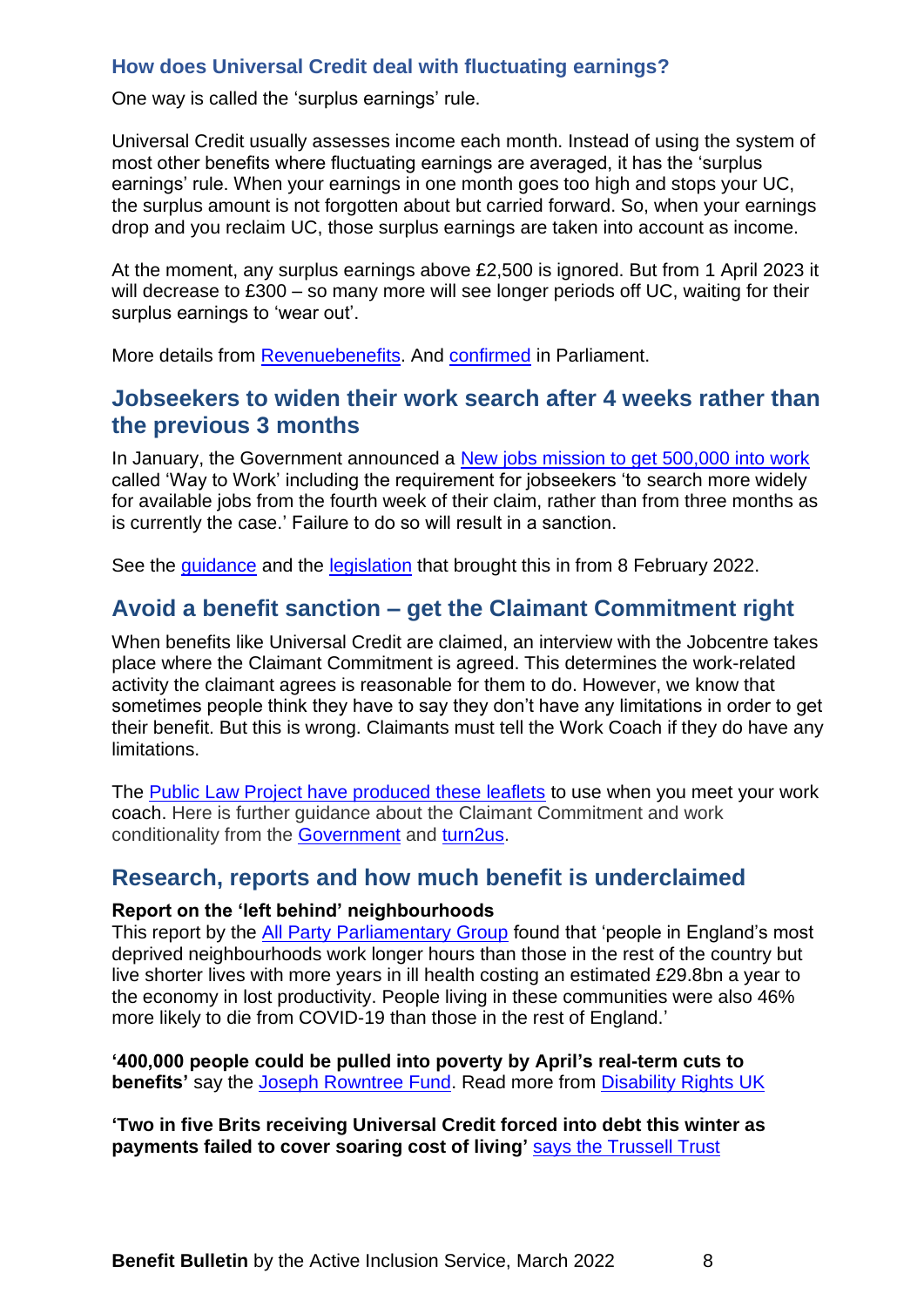'One in three (33%) people receiving Universal Credit had more than one day in the last month where they didn't eat at all or had only one meal, while one in three people (33%) surveyed have not been able to heat their home for more than four days across the last month because they couldn't afford to.'

#### **Covid highlights social security system is 'simply unfit for purpose'.**

New research warns that the soaring price of food and rent, along with energy bills, is forcing families to choose between basic essentials such as food and heat, while growing numbers are being forced into debt and relying on food banks. Read more from [Disability Rights UK.](https://www.disabilityrightsuk.org/sites/all/modules/civicrm/extern/url.php?u=62312&qid=10403943)

#### **Commission on Social Security report**

The Commission on Social Security Led by Experts By Experience has published its final report. The Commission was established in 2019 to make proposals to help improve the social security system and is led by people who have experience of living on benefit income. A copy of the report is available [here.](https://www.commissiononsocialsecurity.org/)

#### **The depths of the cuts: The uneven geography of local government austerity**

University of Cambridge report on [The depths of the cuts: The uneven geography of](https://www.researchgate.net/publication/328307020_The_depths_of_the_cuts_The_uneven_geography_of_local_government_austerity)  [local government austerity | Request PDF \(researchgate.net\)](https://www.researchgate.net/publication/328307020_The_depths_of_the_cuts_The_uneven_geography_of_local_government_austerity)

#### **New report on illegal money lending**

The CSJ's new report, [Swimming with Sharks: Tackling illegal money lending in](https://www.centreforsocialjustice.org.uk/library/swimming-with-sharks)  [England,](https://www.centreforsocialjustice.org.uk/library/swimming-with-sharks) estimates that up to one million people in England are borrowing from an illegal money lender today

#### **Underclaim of benefits**

£15 billion remains unclaimed in means tested benefits each year says [entitledto](https://www.entitledto.co.uk/blog/2022/february/our-annual-review-suggests-about-15-billion-of-benefits-remain-unclaimed-each-year) using DWP figures.

# <span id="page-8-0"></span>**Personal Independent Allowance – electronic claim**

When people claim PIP they will be given the opportunity to use an online form. More [details](https://www.disabilityrightsuk.org/news/2021/november/all-pip-claimants-be-offered-apply-online-option) from Disability Rights UK

# <span id="page-8-1"></span>**Pension Credit – take up campaign**

According to DWP estimates, nationally, 770,000 pension credit age people are missing out on £1.4billion a year.

If you know or work with someone of State [Pension age](https://www.gov.uk/state-pension-age) suggest they check if they are eligible via an [online calculator.](https://www.gov.uk/pension-credit-calculator) You can apply for Pension Credit by telephone, a simple online form or paper claim form. Further details on [Pension Credit](https://informationnow.us5.list-manage.com/track/click?u=6fd2552bac02593114eb7adc9&id=e160f22bfd&e=ebb55cb2cb) and advice [services that can help](https://informationnow.us5.list-manage.com/track/click?u=6fd2552bac02593114eb7adc9&id=e160f22bfd&e=ebb55cb2cb)

# <span id="page-8-2"></span>**Useful guidance**

[MoneyHelper](https://www.moneyhelper.org.uk/en) has replaced the Money Advice Service and is provided by The Money and Pensions Service which is 'an arm's-length' body sponsored by the DWP. **Internal guidance by the DWP** 

When supporting someone with benefits, it's useful to know what guidance is being given to staff on that issue. Here are some examples: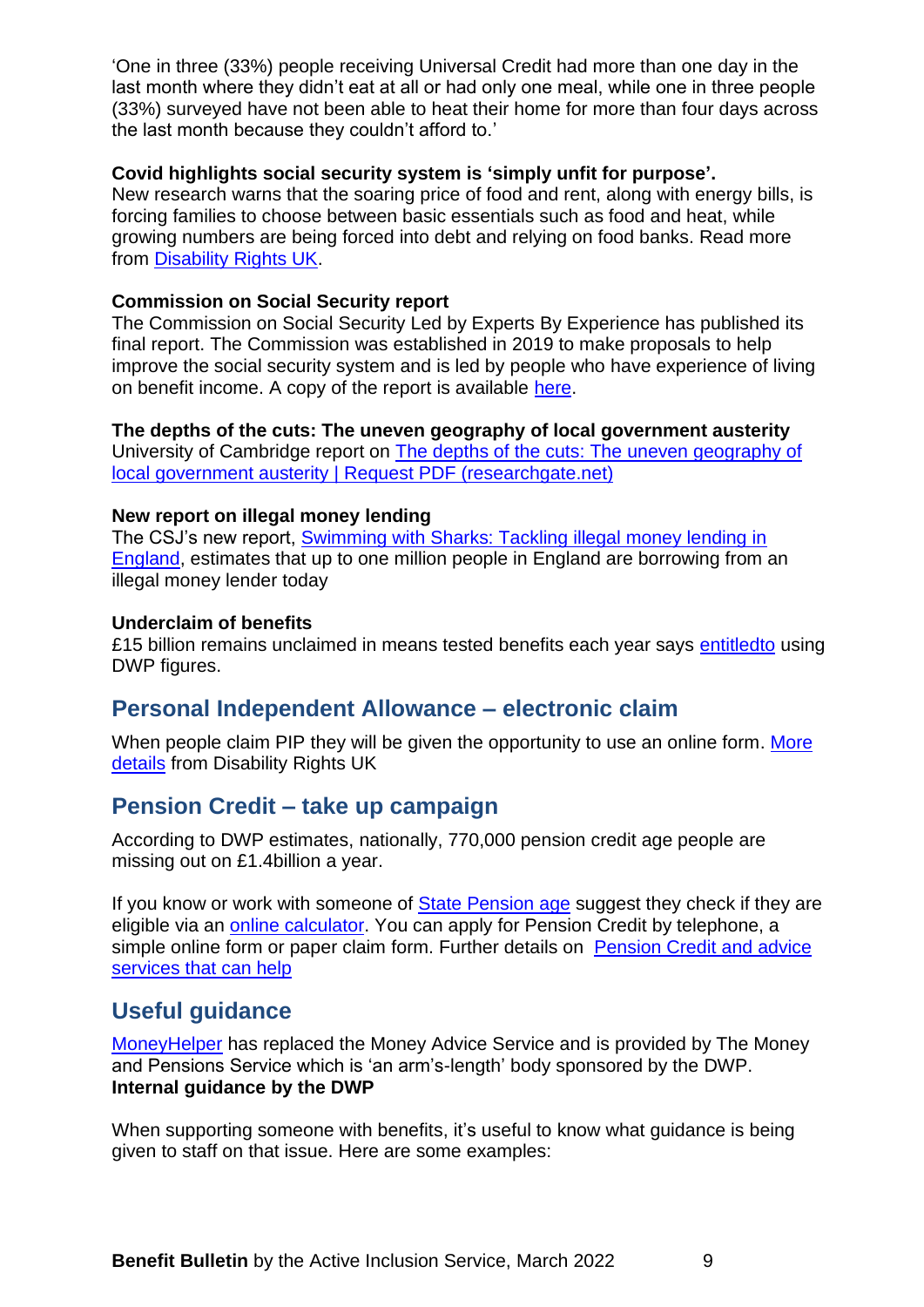[Advice for decision makers: staff guide](https://www.gov.uk/government/publications/advice-for-decision-making-staff-guide?utm_medium=email&utm_campaign=govuk-notifications&utm_source=c3d224c3-5969-4ed7-80e6-99a175a0b223&utm_content=daily) (memos and guides on Universal Credit, Personal Independence Payment etc)

[Decision Makers Guide](https://www.gov.uk/government/collections/decision-makers-guide-staff-guide) (memos and guides on legacy and other benefits)

[Housing Benefit and Council Tax Benefit Guidance Manual](https://www.gov.uk/government/collections/housing-benefit-and-council-tax-benefit-manual)

[Housing Benefit for local authorities: adjudication circulars](https://www.gov.uk/government/collections/housing-benefit-for-local-authorities-circulars)

[DWP factual medical reports: guidance for healthcare professionals](https://www.gov.uk/government/publications/dwp-factual-medical-reports-guidance-for-healthcare-professionals?utm_medium=email&utm_campaign=govuk-notifications&utm_source=59ad1e4f-7ed0-4999-9a7d-0ec915c706b4&utm_content=daily)

Guidance for healthcare professionals who complete medical reports for DWP or one of its assessment providers.

# <span id="page-9-0"></span>**Opening a Moneywise Credit Union Account to get benefits paid in**

This is guidance from [www.moneywise.org.uk](http://www.moneywise.org.uk/)

People can complete the on-line Membership Application Form at [www.moneywise.org.uk](http://www.moneywise.org.uk/)

- For their address, i.e. if sofa surfing, they can put C/O the address they are at, on the Application Form.
- For the Bank Account Details that are required on the on-line Application, if they do not have a Bank Account, they need to put the following:

# **Sort Code: 000000**

#### **Bank Account no: 00000000**

- They will be asked for an email address on the Application Form. If you think it would be more appropriate/useful they could put their Support Worker's email. This is because we will contact the email address to ask for further verification of their identity – we will accept a letter from a Support Worker stating that they know the person and that also includes the person's National Insurance Number. Doing it this way will not only speed up the process but also ensure that the new member is not daunted by receiving ID requests.
- The new member will be sent a standard letter Welcome letter which will confirm the account is open. This will be posted out to them.
- **Once the welcome letter is received** if the client is wanting to use their account to get benefits paid into it, they can make their UC claim and use **Moneywise Bank Account details** on their UC claim application.
- If they are already in receipt of UC, but are using a family member's account, they can log onto their journal and change their bank details to **Moneywise Bank Account** so their next payment should credit their account with us.
- If clients are unable to attend one of our branches to make cash withdrawals, we would recommend they apply for a Visa card, known as an Engage card. The completed Engage card application can be emailed to [admin@moneywise.org.uk](mailto:admin@moneywise.org.uk) once their welcome letter is received; the card can take up to 10 working days to come, it will be posted direct to the client.

**If you think that this is something that will be used by your client group please email** [annie.murphy@moneywise.org.uk](mailto:annie.murphy@moneywise.org.uk) **and I will forward the following**:

1. **Moneywise Bank Account details** that can be used by Benefit Claimants on their Benefit Claim Application to get their Benefits paid into their Credit Union Account – this is particularly useful for those people without their own Bank Account.

Please note: These Bank Account details should only be used **after** they have joined the Credit Union and we have a CU Account set up in their name